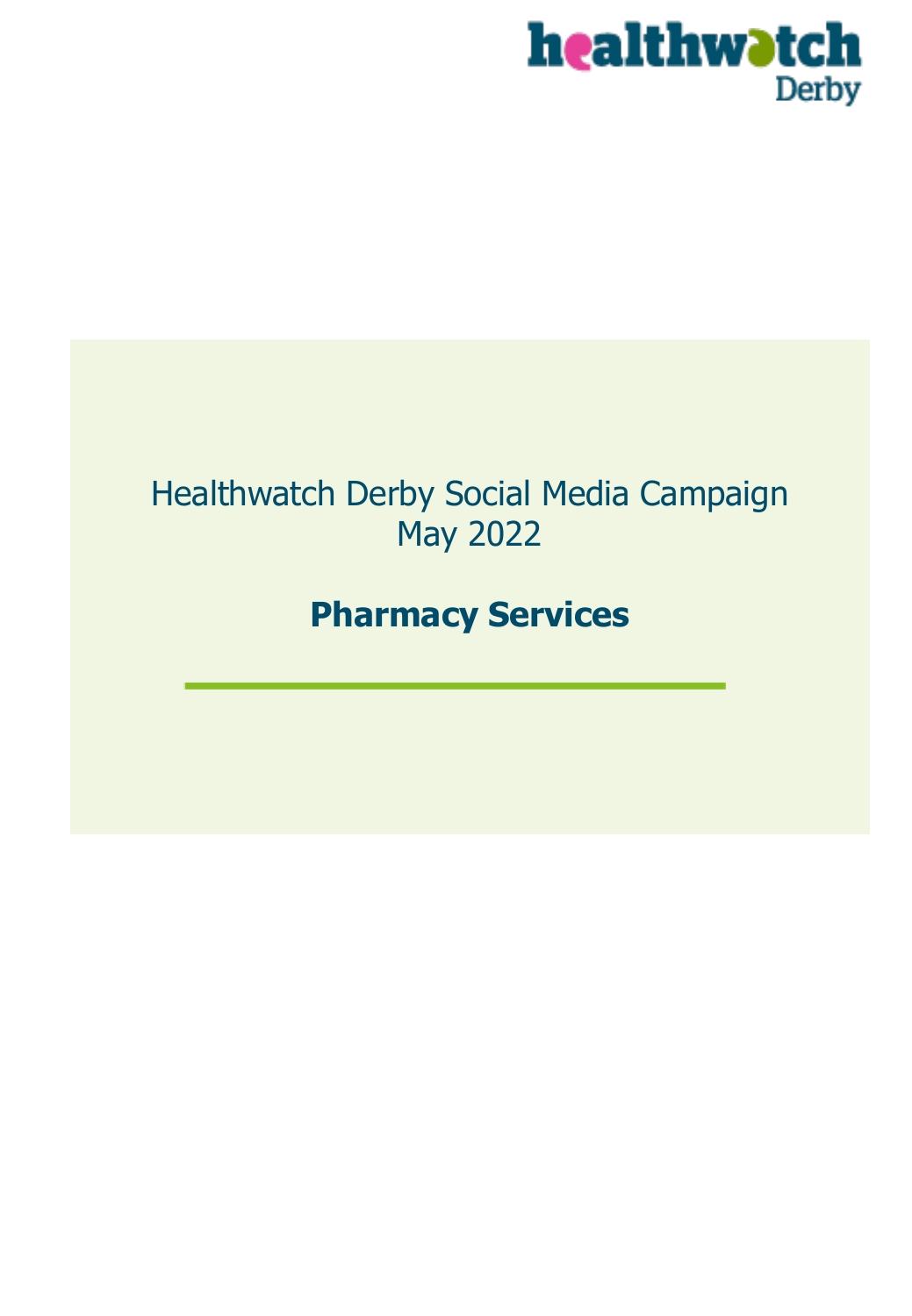# **Contents**

| Background of the Report                                         | 3  |
|------------------------------------------------------------------|----|
| Our Audience: Facebook                                           | 4  |
| Our Audience: Twitter and LinkedIn                               | 5  |
| Using Social Media to gather feedback                            | 6  |
| $Q1$ – How often do you use your pharmacy?                       | 7  |
| $Q2$ – To what extent does your pharmacy meet your needs?        | 8  |
| Q3 - What services do you use at your pharmacy?                  | 9  |
| Q4 – What other services would you like to see at your pharmacy? | 10 |
| Q5 – How likely are you to recommend your pharmacy?              | 11 |
| <b>Summary of Findings</b>                                       | 12 |
| <b>Appendices</b>                                                | 13 |

Appendices of each individual anonymous response to the survey is available on request contact details for Healthwatch Derby are at the end of the report.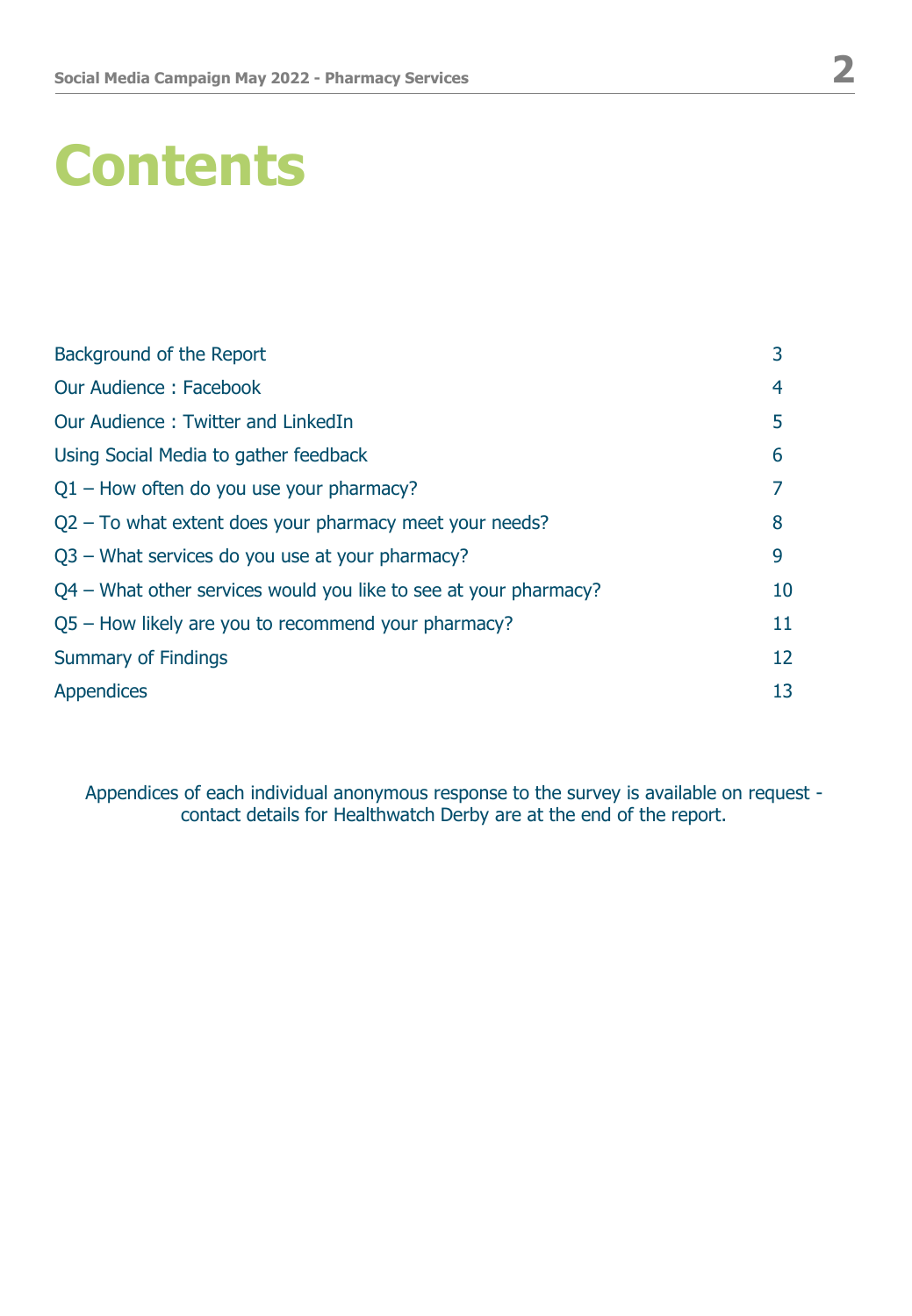### **Background of the report**

**Social Media usage has seen a rise over the course of the Covid-19 pandemic with Healthwatch Derby seeing an increased amount of followers and visitors to their Social Media channels.**

**The general population have been more confined to the comforts of their home due to lockdowns and restrictions around social gatherings and local meeting places and even now that restrictions have eased, there is a raised anxiety around socialising in public places. More and more people have taken to online forums, messaging services, video call platforms, and social media to communicate with friends, family and colleagues and express their views and opinions about their daily lives, struggles, and experiences.**

**Over the course of the Covid-19 pandemic, healthcare providers have introduced alternative methods of delivering their services to ensure patients who are isolating, at high-risk, or socially anxious are able to access services or communicate their needs remotely.**

**We promoted the Pharmaceutical Needs Assessment survey on our Social Media channels over the course of a week, and included polls to increase engagement and encourage responses from those who may not wish to fill in a survey. (Appendices 10, 11, 12)**

**The channels we used to promote our survey were Facebook, Twitter and LinkedIn and this report will detail our findings.** 

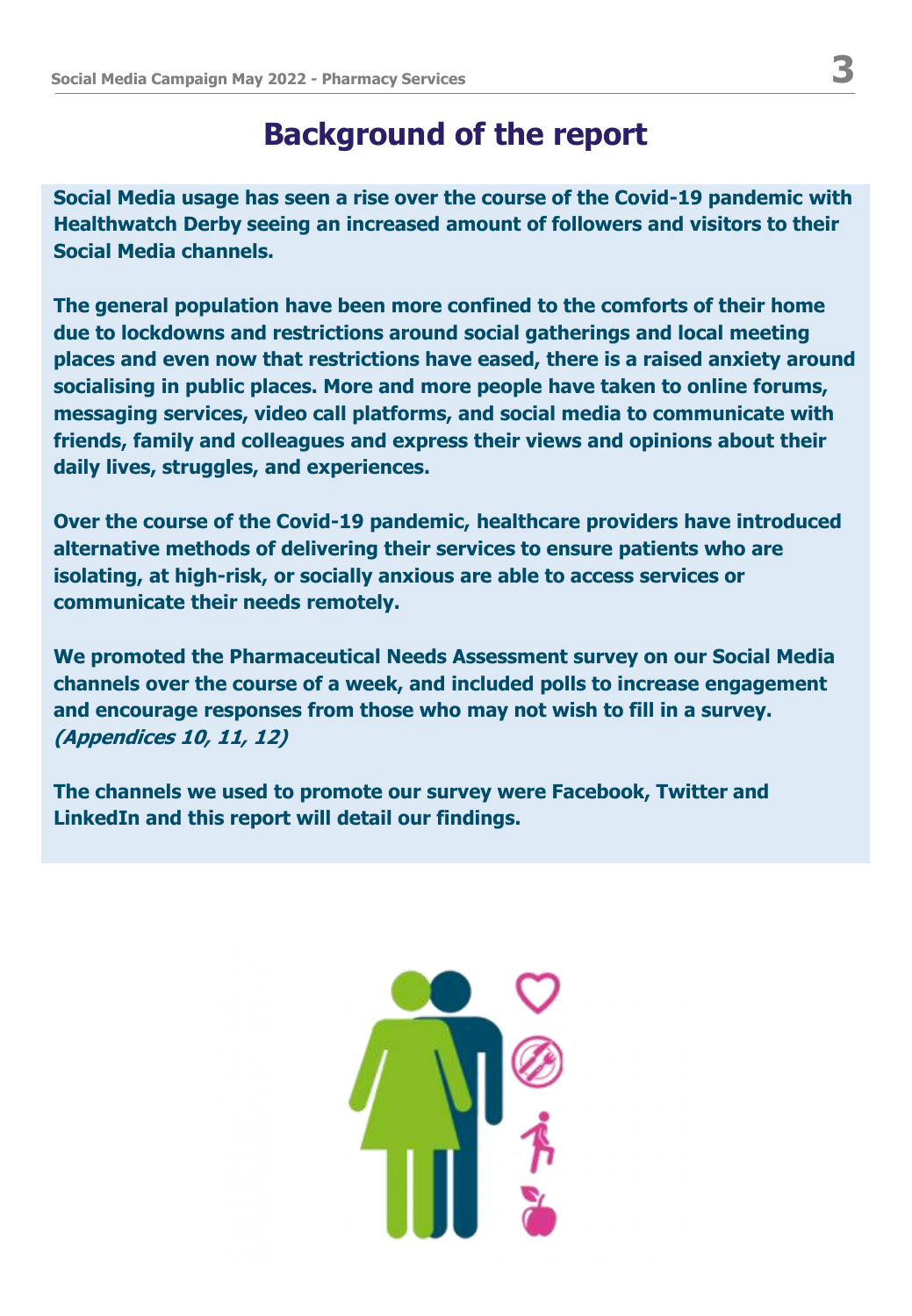## Our Audience : Facebook

At the time of writing, Healthwatch Derby has a captive Facebook audience of 345 followers.

While it is not possible to establish the demographics of those who participated in our polls, the age and gender data for the audience we have on Facebook is as below and these are the audience who would have viewed or easily been able to view our posts and polls.



76.5% of our followers have listed their gender as Female. (Appendix 1)

The majority of our followers have listed their location as Derby (43.2%) with other outlying regions present but to a much lesser extent.

Other locations in which our followers have said that they live include Ilkeston (2.9%), Belper (2.3%), Burton on Trent (1.2%), Etwall (1.2%) and Mansfield (1.2%). (Appendix 2)

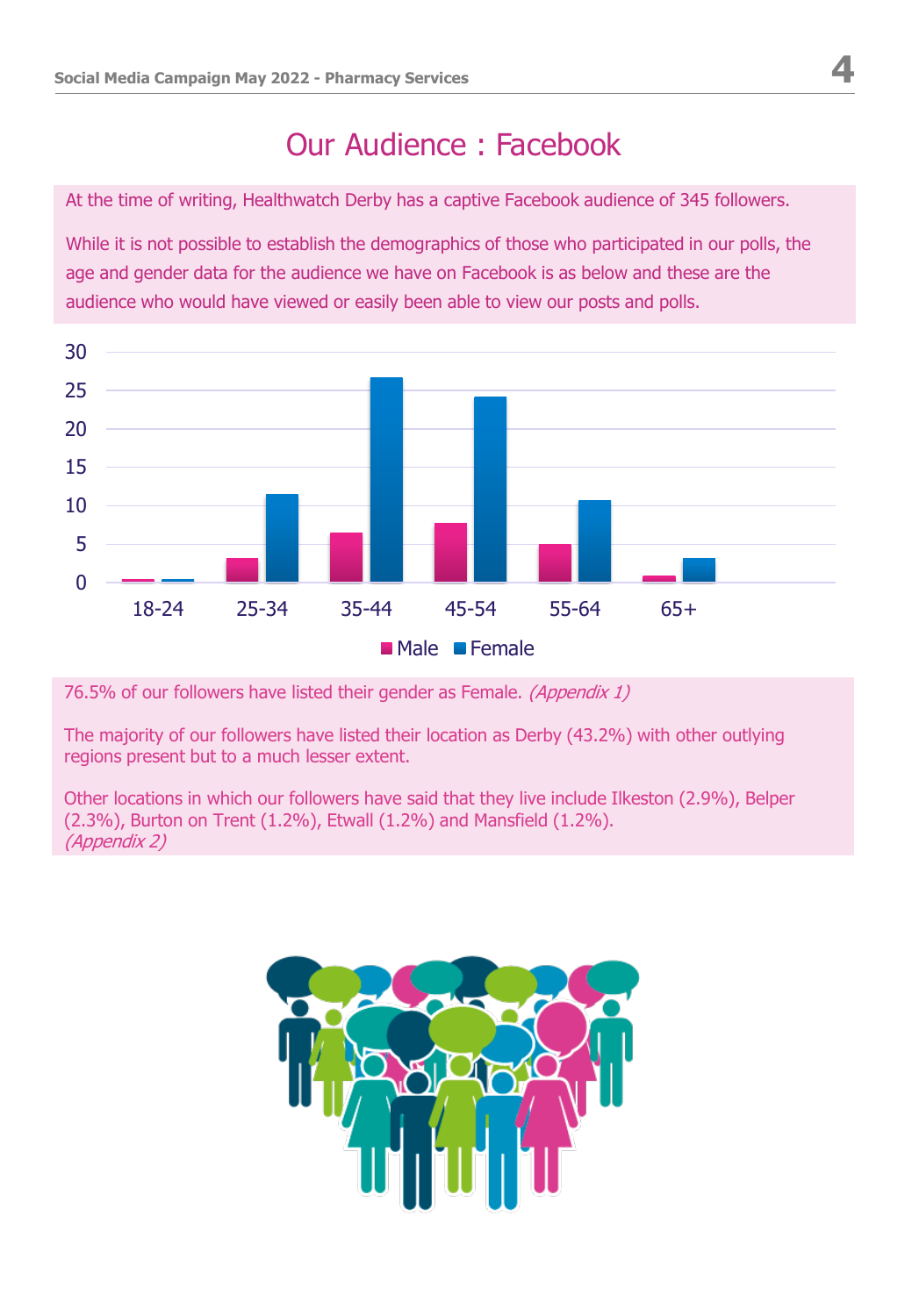## Our Audience : Twitter

At the time of writing, Healthwatch Derby has a captive Twitter audience of 2146 followers.

It is not possible to establish any demographics regarding our Twitter audience.

### Our Audience : LinkedIn

At the time of writing, Healthwatch Derby has a captive LinkedIn audience of 72 followers.

LinkedIn is a Social Media platform aimed at networking business professionals and so their demographic information is surrounding a followers' employment industry, position within their company, and listed location.

The majority of our followers have listed their location as Derby (49%) with other outlying regions present but to a much lesser extent, below 6%. (Appendix 3)

The majority of our followers work in the Hospital and Healthcare industry (24%). Other industries in which our followers work include Non-profit Organisation (15%) and Health and Fitness (12%). Other industries are listed but with followers below 6%. (Appendix 4)

The majority of our followers work within Senior Level (29%), Entry Level (28%) or Director Level (17%) roles within their businesses with other roles listed but with followers below 4%. (Appendix 5)

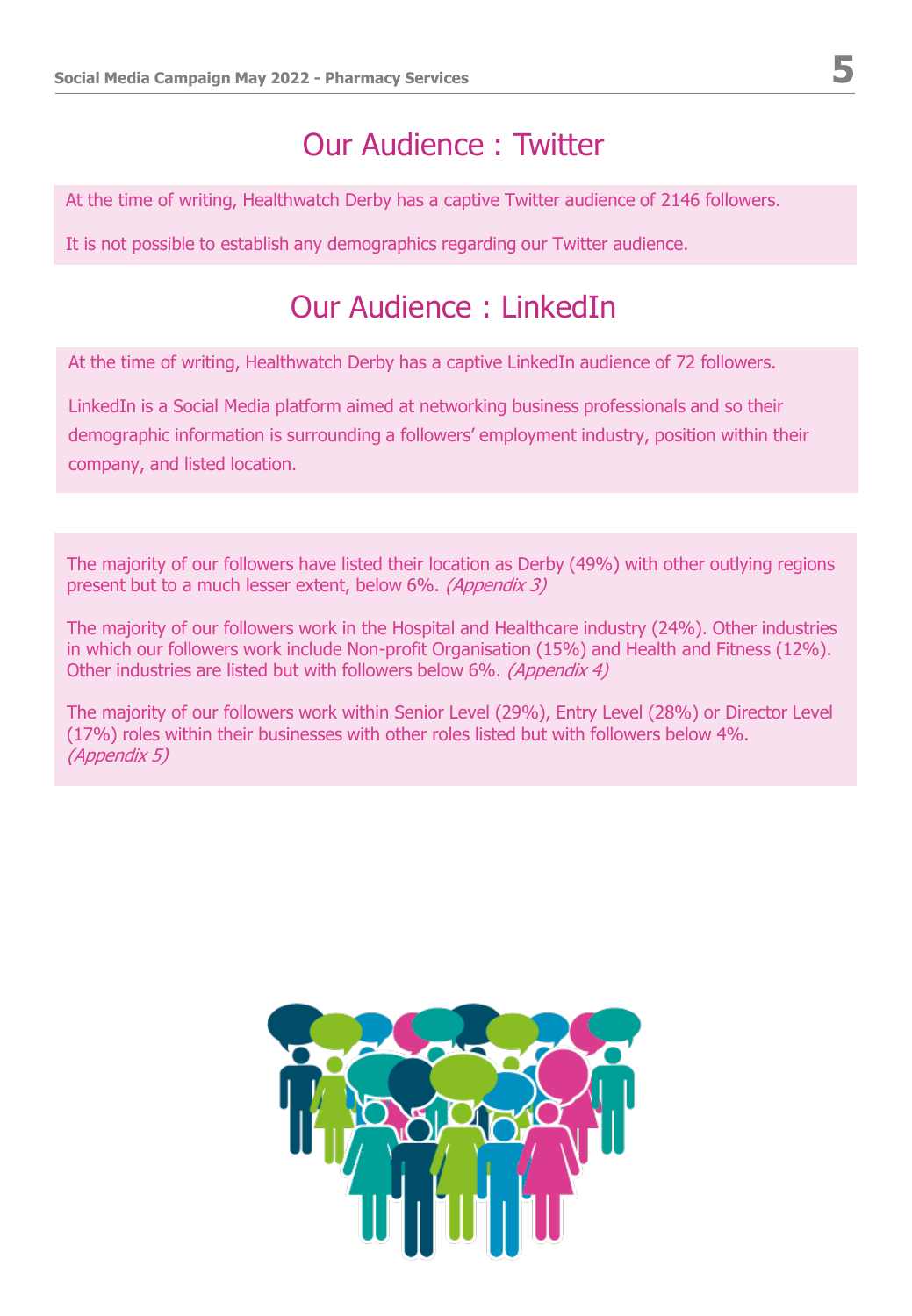### **Using Social Media to gather feedback**

**There are pros and cons for using Social Media platforms as a means to gather accurate and good quality feedback.** 

**It is a useful tool to get quick feedback from a wide variety of people, who may or may not usually be able, willing or have the time to attend a face-toface engagement event. These people who want to help and are interested, may however be happy to tick a box on a poll while they are browsing social media as they usually would, or if they see their friend has made a comment on a post and they want to be a part of the conversation. We can reach people that we may not usually find, and there is no bias on who is welcome to join in.**

**The issues with using social media to gather feedback, are that we are not able to interact with the respondent in-person. That is that we cannot ask for further feedback to a tick-box question, we do not know if the respondent answered with full understanding of the question or not, and we do not know or 'feel' any real connection to the respondent. We cannot accurately gather demographic data, nor location.**

**We have used the social media polls as a means to gather instinctive, short, 'soundbite' information around the theme of Pharmacy services. We want to hear from people first hand how they felt there and then about their local pharmacy, but under the constraints of online-only engagement. But to keep in consideration that while we have targeted our native social media channel audiences, the polls on all platforms were open to all members of the public. This report is intended as a snapshot in time of general opinion around Pharmacy services, and should be considered as such.**

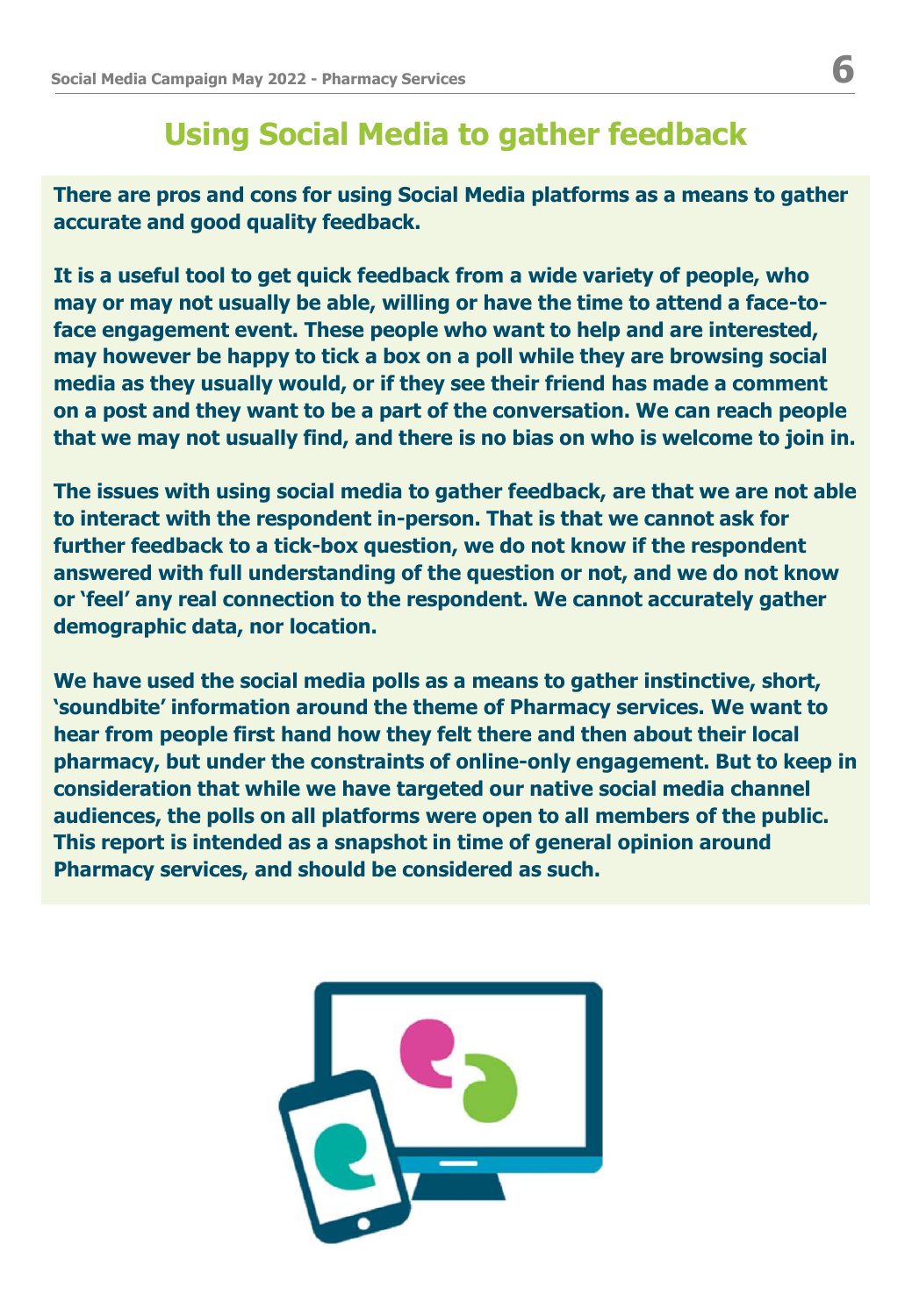## **Question 1 – How often do you use your pharmacy?**



Across the Social Media channels and survey, there were 22 responses to this poll question and the majority of people responded by saying that they visit their pharmacy more than once a month but less than once a week.

(Appendix 6)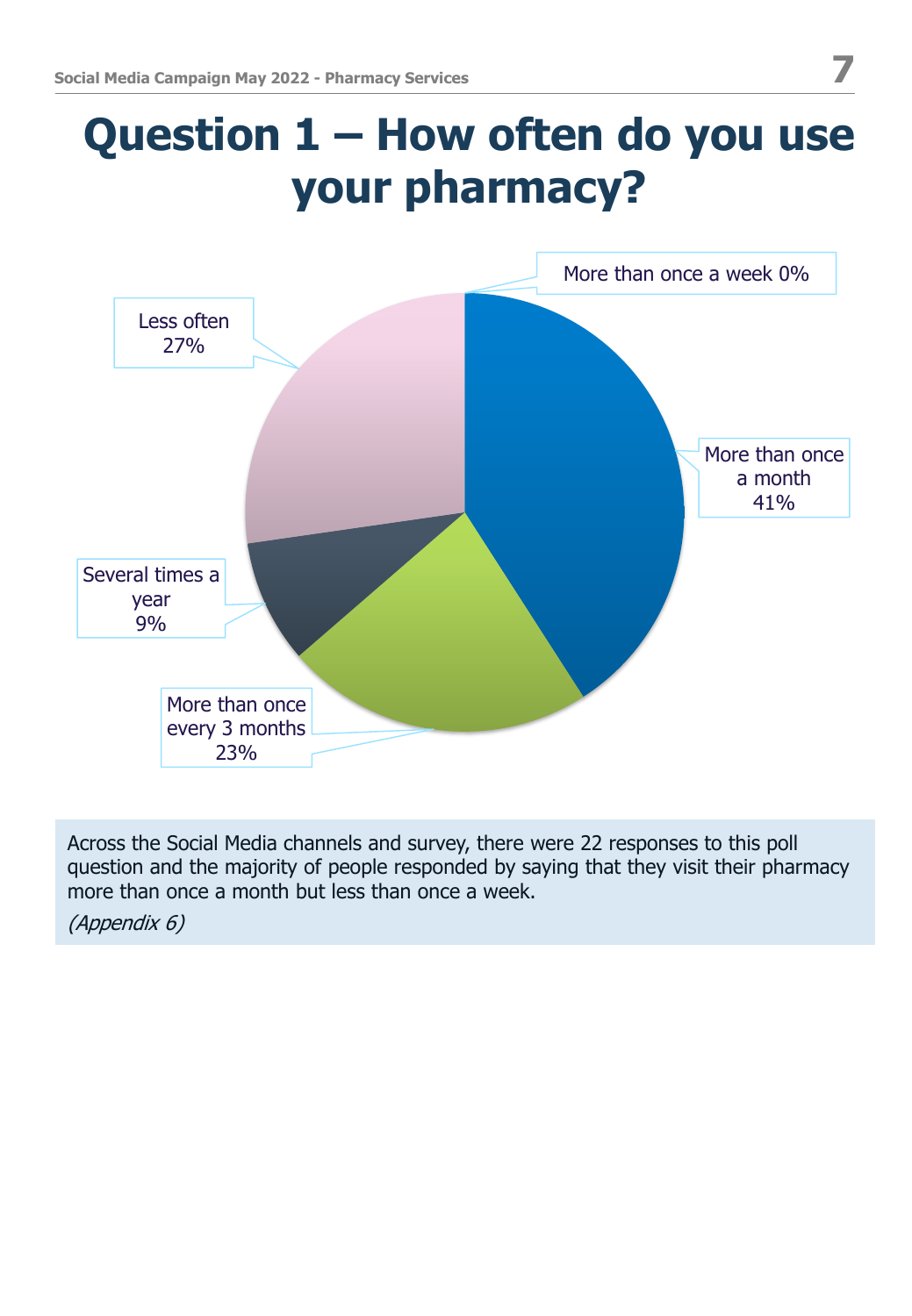## **Question 2 – To what extent does your pharmacy meet your needs?**



Across the Social Media channels and survey, there were 20 responses to this poll question and 89% stated that to some extent their pharmacy had positively met their needs.

(Appendix 7)

One individual stated 'Not very much' and left a further comment to explain their choice.



"Reduced the variety of items including own label items that are the same as proprietary ones but at a better price."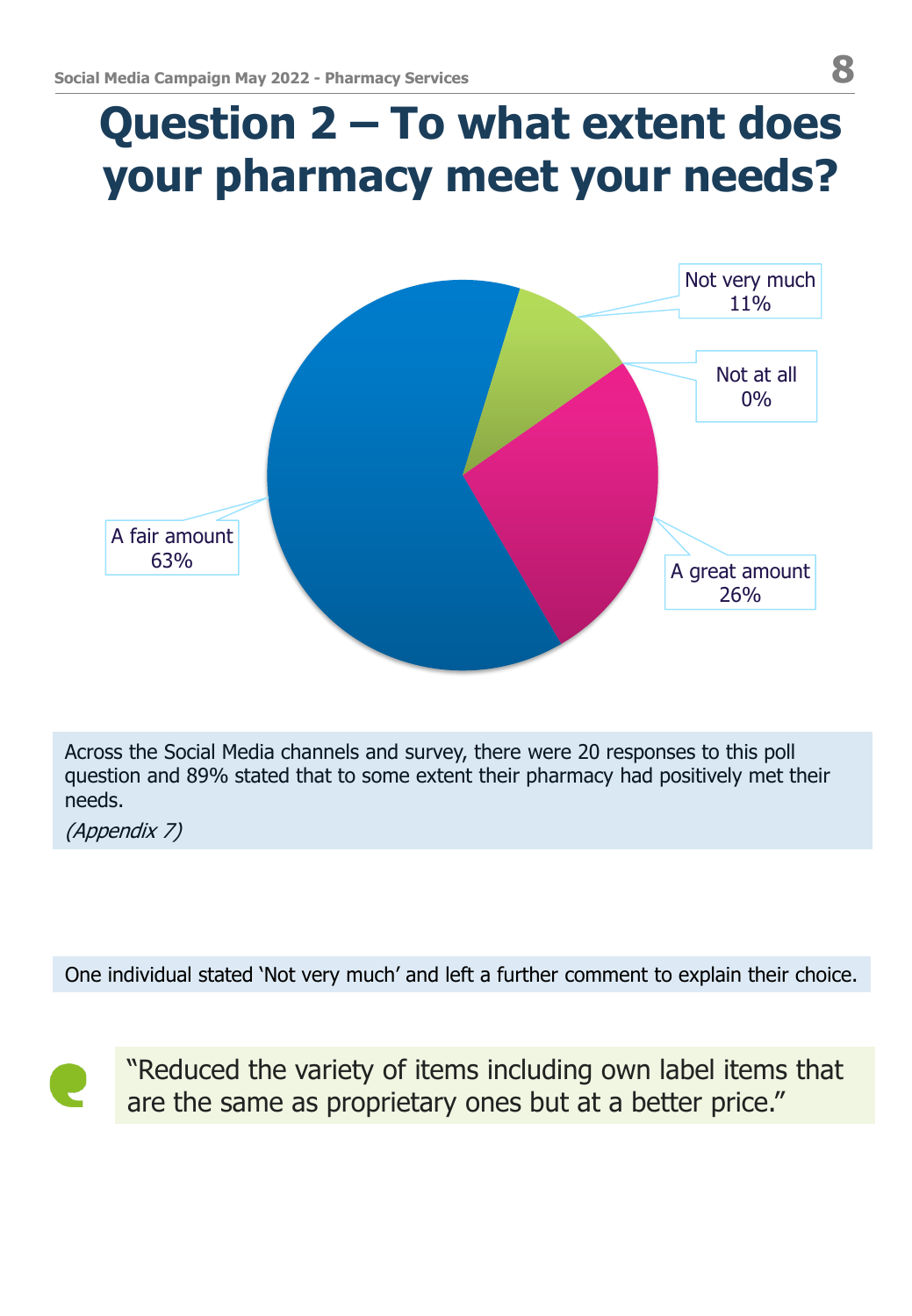## **Question 3 – What services do you use at your pharmacy?**



Across the Social Media channels and survey, there were 14 responses to this poll question and 86% of respondents stated that they use their pharmacy for dispensing and collections of prescriptions.

(Appendix 8)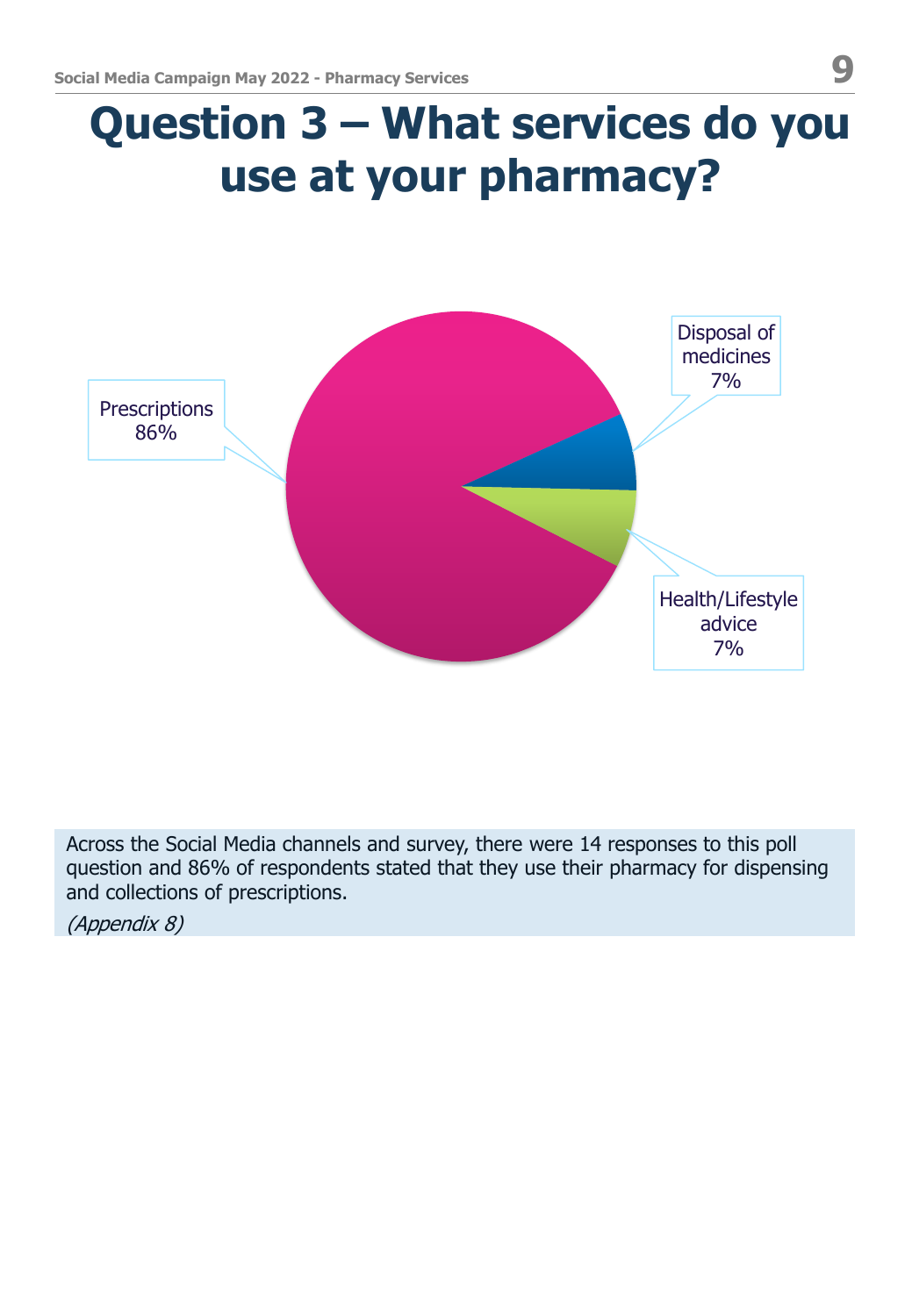## **Question 4 – What other services would you like to see at your pharmacy?**

We had only one direct additional response to this question through Social Media polls.



"UTI home testing kits"

Two further comments were given from respondents who had completed the survey.

"Not sure what the full range of services are"

"Being able to collect the whole of a prescription in one go. Too often now they do not do so requiring a further visit to pick up the balance. Its time wasting!"

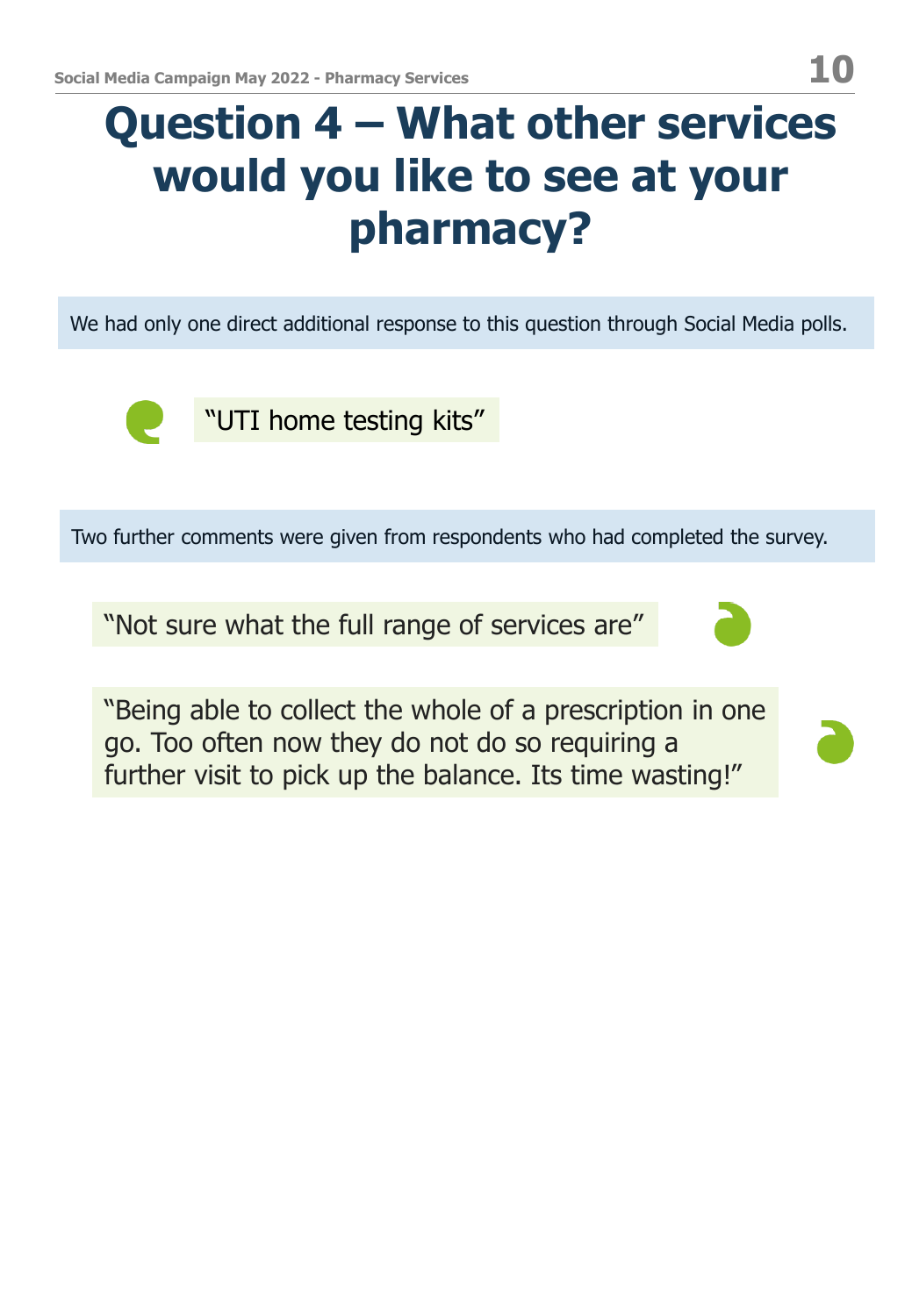## **Question 5 – How likely are you to recommend your pharmacy?**



Across the Social Media channels, there were 14 responses to this poll question and 86% of respondents stated that they would be likely to recommend their pharmacy to some extent.

(Appendix 9)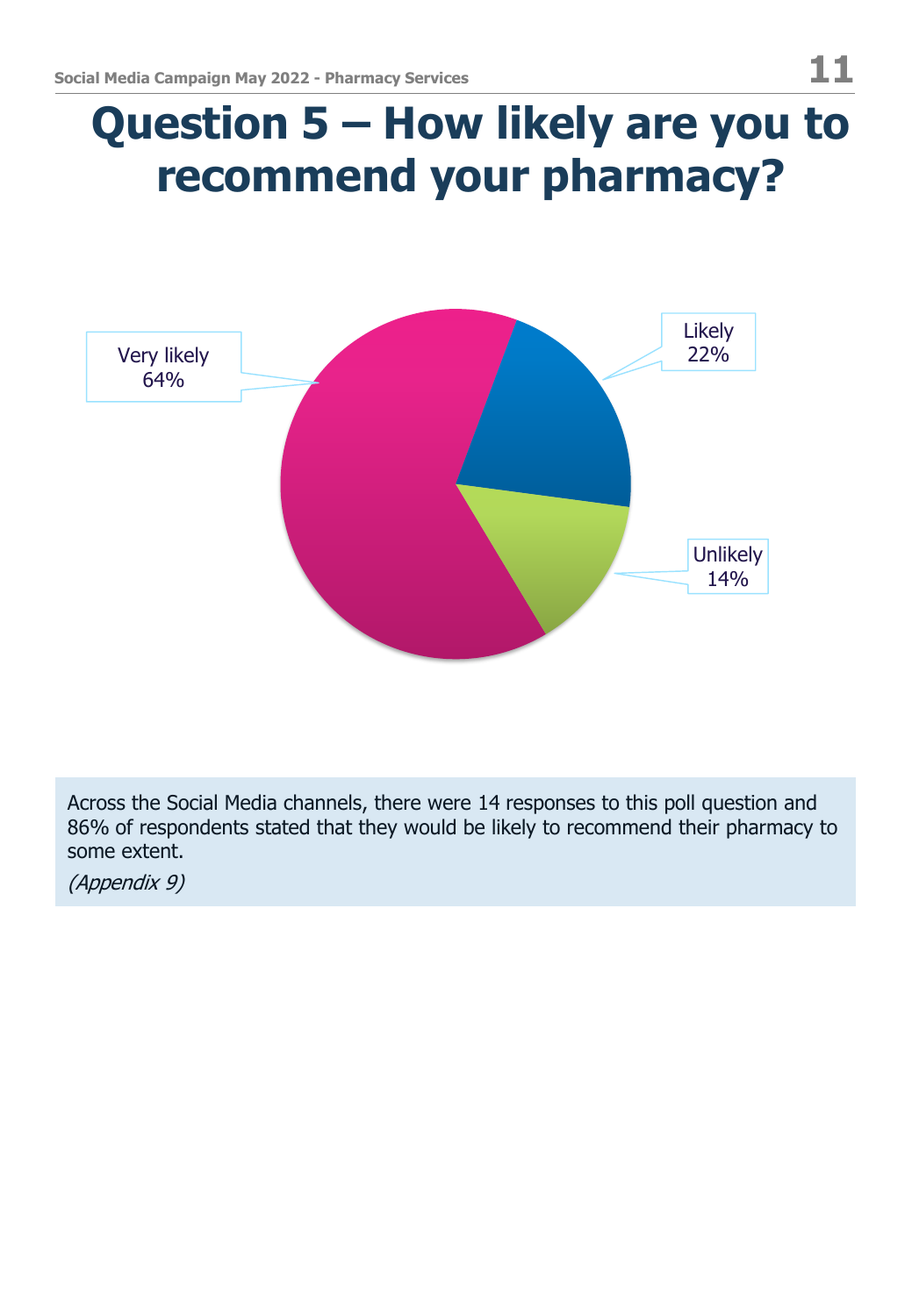## **Summary of findings**



**Over the course of 5 days, and with prior and subsequent promotion, our polls received a total of 62 reactions.**

**2 individuals followed the attached link to our Pharmaceutical Needs Assessment survey and gave more details, by answering further questions about their experiences.** 

We first asked how often respondents use their local pharmacy and the majority stated that they use it more than once a month but less than once a week.

We asked to what extent their local pharmacy met their needs and 89% responded positively that to some extent their pharmacy met their needs, and 26% stated it had met their needs a great amount.

We asked which services were used by respondents at their local pharmacy and 86% stated they used it for collection of dispensed prescriptions. When asked which additional services that respondents would like to see, there was an additional comment which asked for UTI home testing kits, one respondent asking to bring back a larger range of lower priced and own brand products, and one respondent stating that they are not aware of the full range of services available.

We asked whether, based on the previous polls and all comments made, respondents on the whole would recommend their local pharmacy to others and 86% would to some extent, with 64% saying that they would be very likely to.

**Healthwatch Derby would like to thank all those who responded, shared or posted our social media polls between 9th – 13th May 2022 and those who subsequently gave further information by following the link to our Pharmaceutical Needs Assessment survey.**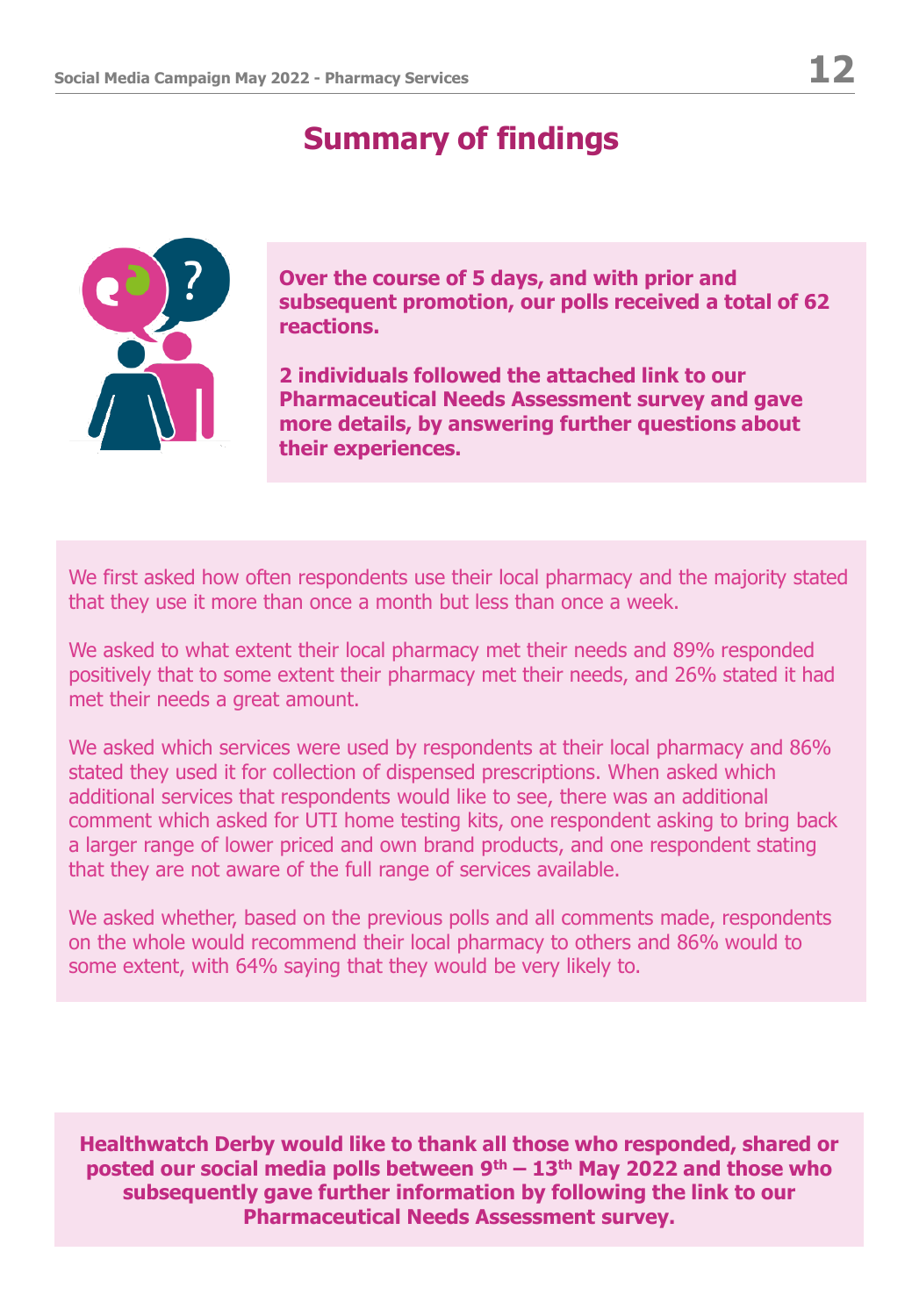#### **Appendix 1 – Listed gender of our Facebook followers.**

Female – 264 Male  $-81$ 

#### **Appendix 2 – Listed locations of our Facebook followers.**

Derby 43.2%, Ilkeston 2.9%, Belper 2.3%, Burton upon Trent 1.2%, Etwall 1.2%, Mansfield 1.2%, Alfeton 0.9%, Nottingham 0.9%, Sheffield 0.9%, Swadlincote 0.9%.

#### **Appendix 3 – Listed locations of LinkedIn followers.**

Derby 49%, Leicester 6%, Bristol 3%, Nottingham 3%, Coventry 1%, London 1%, Crewe 1%, Taunton 1%, Amsterdam 1%, Sheffield 1%.

#### **Appendix 4 – Workplace industry of LinkedIn followers.**

Hospital and Health Care 24%, Non-profit organization management 15%, Health, Wellness and Fitness 12%, Government Administration 6%, Higher Education 6%, Civic and Social Organisation 4%, Supermarkets 1%, Individual and Family Services 1%, Religious Institutions 1%, Education Management 1%.

#### **Appendix 5 – Workplace seniority of our LinkedIn followers.**

Senior Level 29%, Entry Level 28%, Director 17%, Chief Experience Officer 4%, Vice President 3%, Manager 3%, Unpaid 3%, Owner 3%.

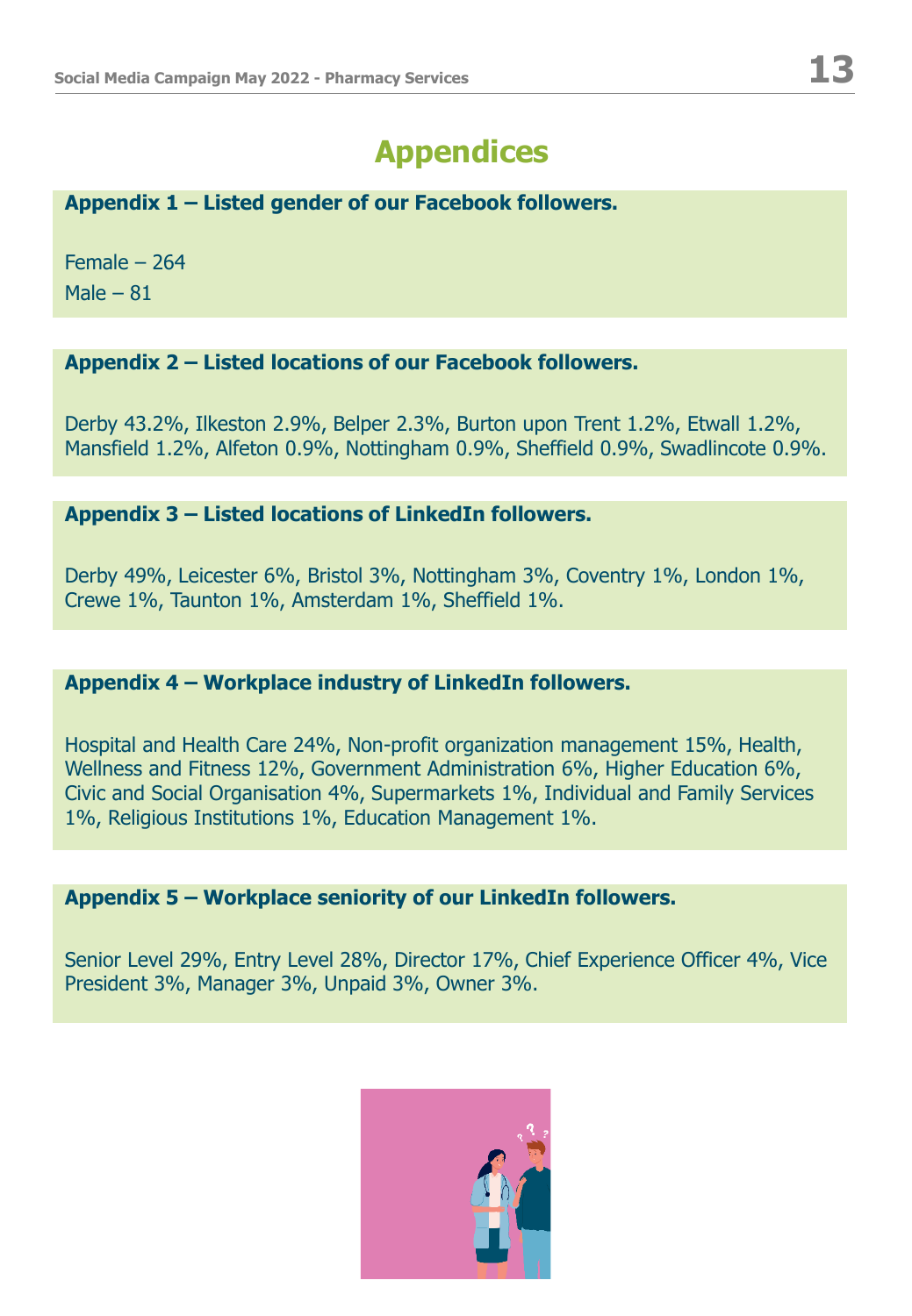| Appendix 6 - Question 1 - responses |                                      |                                       |                                         |                                   |                      |
|-------------------------------------|--------------------------------------|---------------------------------------|-----------------------------------------|-----------------------------------|----------------------|
|                                     | <b>More</b><br>than<br><b>Weekly</b> | <b>More</b><br>than<br><b>Monthly</b> | <b>More</b><br>than 3<br><b>Monthly</b> | <b>Several</b><br>times a<br>year | <b>Less</b><br>often |
| Facebook                            | $\overline{0}$                       | 3                                     | 0                                       |                                   | 0                    |
| <b>Twitter</b>                      | $\Omega$                             | $\mathcal{P}$                         | $\mathcal{P}$                           |                                   |                      |
| LinkedIn                            | $\overline{0}$                       | 4                                     | 3                                       |                                   | 6                    |
| <b>Survey</b>                       | 0                                    |                                       |                                         |                                   |                      |

| Appendix 7 - Question 2 - responses |                                      |                                       |                                         |                                   |                      |
|-------------------------------------|--------------------------------------|---------------------------------------|-----------------------------------------|-----------------------------------|----------------------|
|                                     | <b>More</b><br>than<br><b>Weekly</b> | <b>More</b><br>than<br><b>Monthly</b> | <b>More</b><br>than 3<br><b>Monthly</b> | <b>Several</b><br>times a<br>year | <b>Less</b><br>often |
| Facebook 0                          |                                      | $\overline{3}$                        |                                         |                                   | 0                    |
| <b>Twitter</b>                      | $\mathbf{I}$                         |                                       | $\mathcal{L}$                           |                                   |                      |
| LinkedIn                            | $\Omega$                             | 4                                     | 3                                       |                                   | 6                    |
| <b>Survey</b>                       |                                      |                                       |                                         |                                   |                      |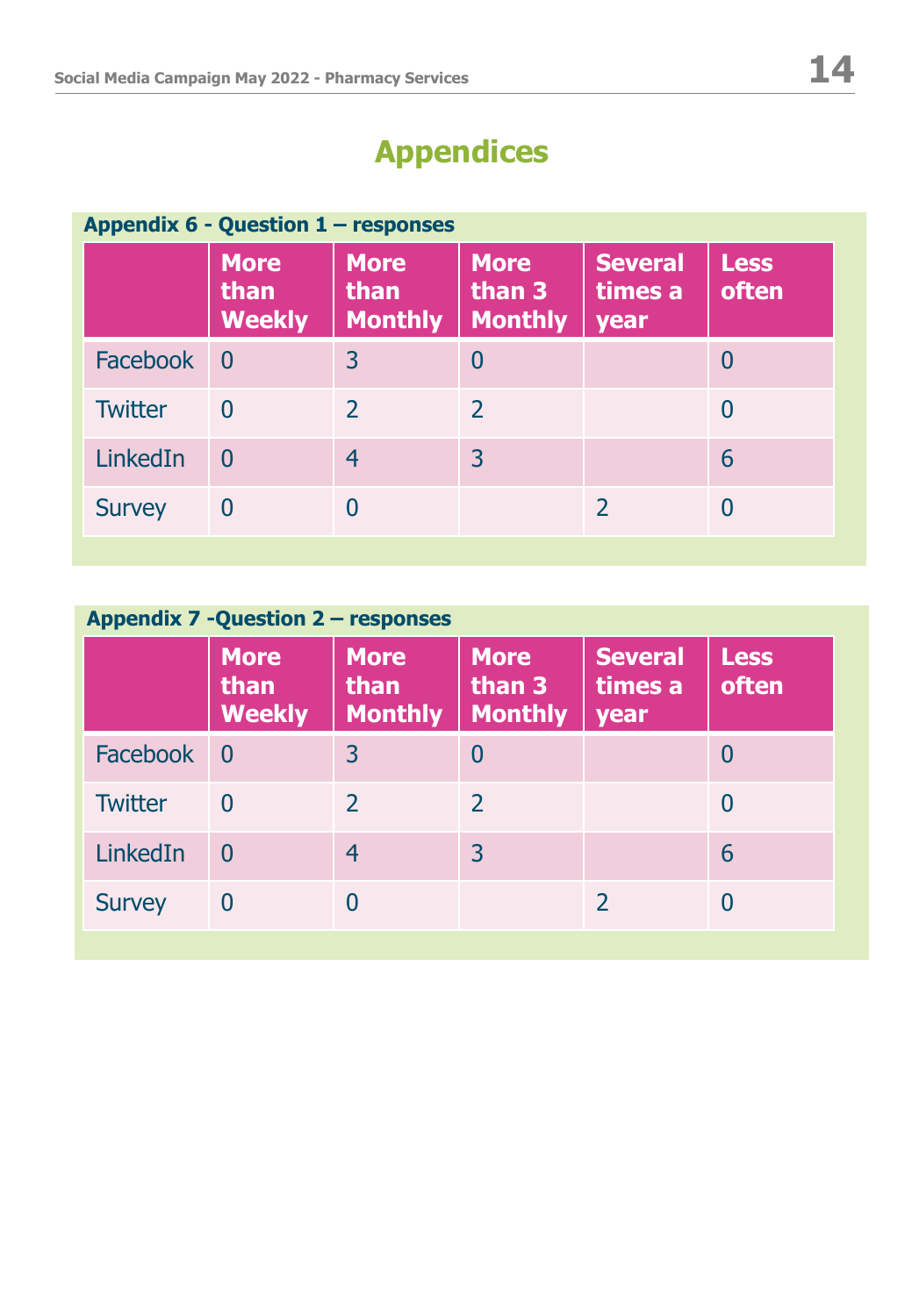|                 | <b>Prescriptions</b> | <b>Disposal</b><br><b>of</b><br>medicines | <b>Health/</b><br><b>Lifestyle</b><br>advice | <b>Other</b> |
|-----------------|----------------------|-------------------------------------------|----------------------------------------------|--------------|
| <b>Facebook</b> |                      |                                           |                                              |              |
| <b>Twitter</b>  | $\mathcal{L}$        |                                           |                                              |              |
| LinkedIn        | 7                    |                                           | 0                                            | 0            |
| <b>Survey</b>   | 2                    |                                           |                                              |              |

### **Appendix 9 - Question 5 – responses**

|                | Very likely   Likely | <b>Unlikely</b> | <b>Very</b><br>unlikely |
|----------------|----------------------|-----------------|-------------------------|
| Facebook       | $\overline{0}$       |                 |                         |
| <b>Twitter</b> | $\Omega$             |                 |                         |
| LinkedIn       | 9                    |                 |                         |
| <b>Survey</b>  |                      |                 |                         |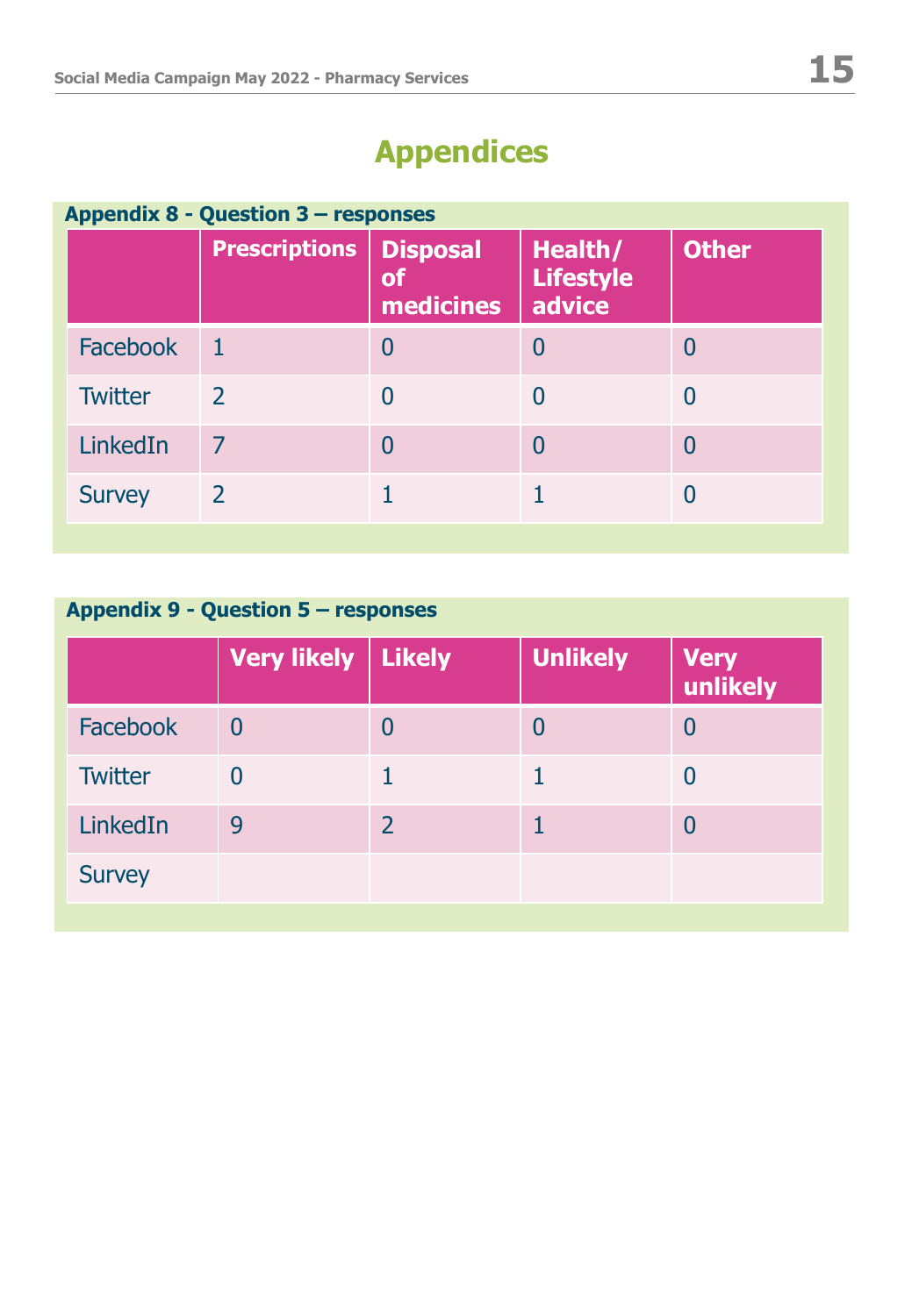#### **Appendix 10 – Facebook Post Engagement (Healthwatch Derby Facebook only) %**

 $Q1 - 43$  Reach, 5 Engagement - 11.63%

Q2 – 27 Reach, 2 Engagement – 7.40%

Q3 – 28 Reach, 1 Engagement – 3.57%

Q4 – 34 Reach, 1 Engagement – 2.94%

Q5 – 36 Reach, 1 Engagement – 2.78%

#### **Appendix 11 – Twitter Post Engagement %**

Q1 – 51 Reach, 7 Engagement – 13.73% Q2 – 52 Reach, 4 Engagement – 7.69% Q3 – 36 Reach, 2 Engagement – 5.56% Q4 – 43 Reach, 1 Engagement – 2.33% Q5 – 56 Reach, 2 Engagement – 3.57%

#### **Appendix 12 – LinkedIn Post Engagement %**

Q1 – 52 Reach, 8 Engagement – 15.38% Q2 – 42 Reach, 6 Engagement – 14.29% Q3 – 35 Reach, 2 Engagement – 5.71% Q4 – 41 Reach, 3 Engagement – 7.32% Q5 – 49 Reach, 5 Engagement – 10.20%